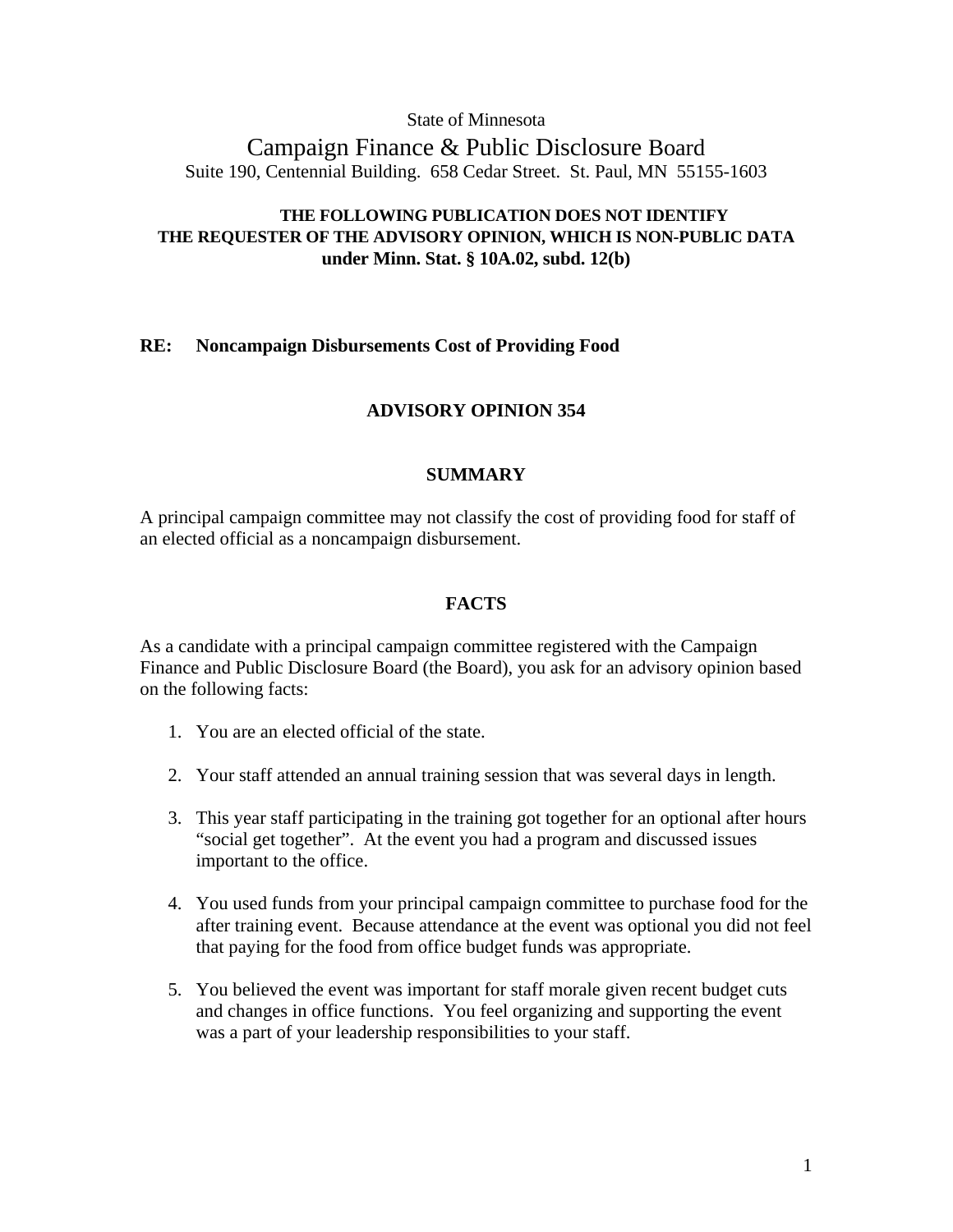#### **ISSUE ONE**

Does the expenditure for food described in the facts of this advisory opinion qualify as a noncampaign disbursement?

#### **OPINION**

No. The funds available to a principal campaign committee are either donated to it for the purpose of electing a candidate or acquired from a public subsidy payment. Using committee funds for a purpose other than the nomination or election of a candidate must clearly meet one of the noncampaign disbursements defined in Minn. Stat. §10A.01, subd. 26, or provided for in Minnesota Rules 4503.0900. Neither statute nor administrative rule provide for the type of expenditure described in this request.

You suggest that providing the food for the after-work event was a part of providing leadership for your office. However, Minn. Stat. §10A.01, subd. 26 **(8),** which provides for payment of expenses incurred by the leadership of a legislative caucus, is not a viable categorization of the situation described in the request. While the leadership duties of your office may incur justifiable costs, the statutory language for this type of noncampaign disbursement is limited to legislative caucus leadership, and cannot be expanded by the Board to include other office holders.

Additionally you contend that the cost of providing the food was a cost of serving in office. Minn. Stat. §10A.01, subd. 26 **(9),** provides that the payment of costs incurred by elected candidates for serving in public office, if not for personal use of the candidate, may be classified as a noncampaign expenditure. In prior advisory opinions on noncampaign disbursements related to the cost of serving in office (see Advisory Opinions 3 14 and 346 issue 6) the Board has been unwilling to classify as noncampaign disbursements items that are not reasonably expected or required of a public official. The Board sees no reason to deviate from that standard in this opinion. It does not appear to be reasonably required or even expected that an elected official provide dinner for staff attending an after hours event.

If a cost incurred by a principal campaign committee cannot be classified as a noncampaign disbursement it must then be for one of the purposes provided in Minn. Stat. \$21 1B. 12. While this statute is outside of the Board's jurisdiction to interpret, the advisory request makes it clear that the purpose of the food was unrelated to the conduct of an election campaign. It is the Board's opinion that your committee should be reimbursed for the cost of the food.

 $I_{\text{I} \text{Sued}}$   $2 - 25 - 04$  . Will Fluegel, Chair

campaign Finance and Public Disclosure Board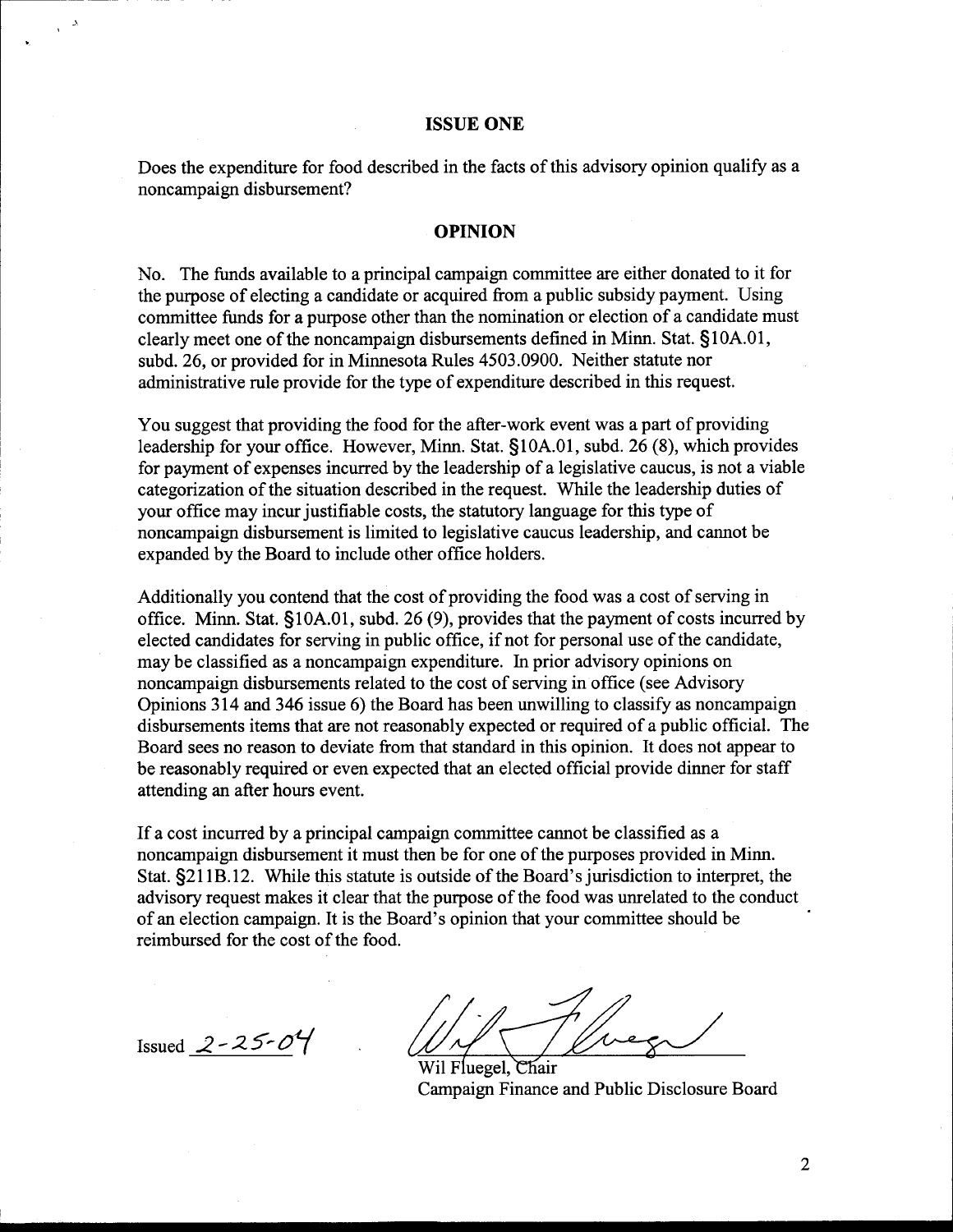# **Cited Statutes and Administrative Rules**

#### **10A.01 DEFINITIONS.**

**Subd. 9. Campaign expenditure**. "Campaign expenditure" or "expenditure" means a purchase or payment of money or anything of value, or an advance of credit, made or incurred for the purpose of influencing the nomination or election of a candidate or for the purpose of promoting or defeating a ballot question.

An expenditure is considered to be made in the year in which the candidate made the purchase of goods or services or incurred an obligation to pay for goods or services.

An expenditure made for the purpose of defeating a candidate is considered made for the purpose of influencing the nomination or election of that candidate or any opponent of that candidate.

Except as provided in clause (1), "expenditure" includes the dollar value of a donation in kind.

"Expenditure" does not include:

(1) noncampaign disbursements as defined in subdivision 26;

 (2) services provided without compensation by an individual volunteering personal time on behalf of a candidate, ballot question, political committee, political fund, principal campaign committee, or party unit; or

(3) the publishing or broadcasting of news items or editorial comments by the news media.

**Subd. 26. Noncampaign disbursement**. "Noncampaign disbursement" means a purchase or payment of money or anything of value made, or an advance of credit incurred, or a donation in kind received, by a principal campaign committee for any of the following purposes:

- (1) payment for accounting and legal services;
- (2) return of a contribution to the source;
- (3) repayment of a loan made to the principal campaign committee by that committee;
- (4) return of a public subsidy;
- (5) payment for food, beverages, entertainment, and facility rental for a fund-raising event;

 (6) services for a constituent by a member of the legislature or a constitutional officer in the executive branch, performed from the beginning of the term of office to adjournment sine die of the legislature in the election year for the office held, and half the cost of services for a constituent by a member of the legislature or a constitutional officer in the executive branch performed from adjournment sine die to 60 days after adjournment sine die;

 (7) payment for food and beverages provided to campaign volunteers while they are engaged in campaign activities;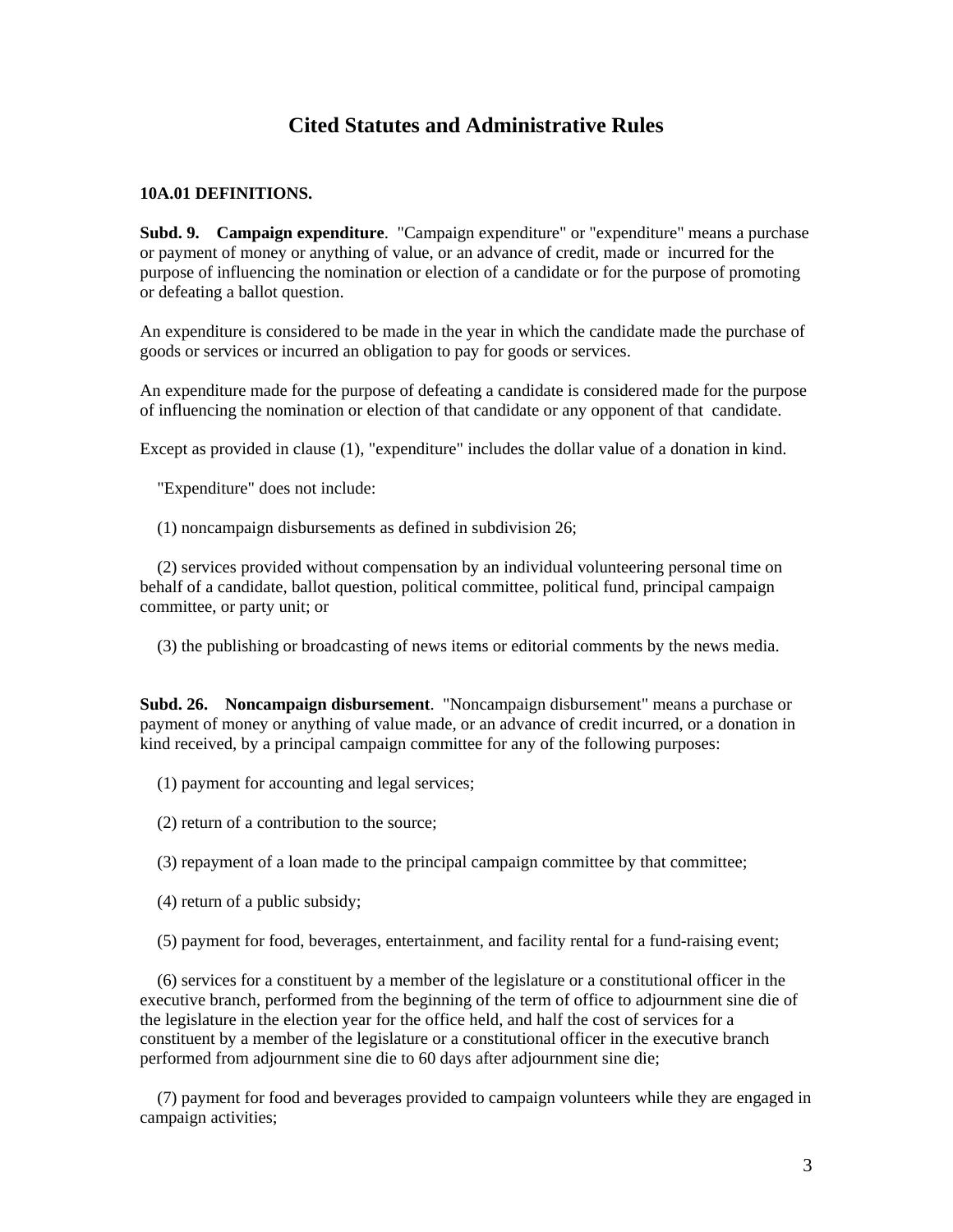(8) payment of expenses incurred by elected or appointed leaders of a legislative caucus in carrying out their leadership responsibilities;

 (9) payment by a principal campaign committee of the candidate's expenses for serving in public office, other than for personal uses;

(10) costs of child care for the candidate's children when campaigning;

(11) fees paid to attend a campaign school;

 (12) costs of a postelection party during the election year when a candidate's name will no longer appear on a ballot or the general election is concluded, whichever occurs first;

(13) interest on loans paid by a principal campaign committee on outstanding loans;

(14) filing fees;

(15) post-general election thank-you notes or advertisements in the news media;

 (16) the cost of campaign material purchased to replace defective campaign material, if the defective material is destroyed without being used;

(17) contributions to a party unit; and

 (18) other purchases or payments specified in board rules or advisory opinions as being for any purpose other than to influence the nomination or election of a candidate or to promote or defeat a ballot question.

The board must determine whether an activity involves a noncampaign disbursement within the meaning of this subdivision.

A noncampaign disbursement is considered to be made in the year in which the candidate made the purchase of goods or services or incurred an obligation to pay for goods or services.

#### **211B.12 LEGAL EXPENDITURES.**

Use of money collected for political purposes is prohibited unless the use is reasonably related to the conduct of election campaigns, or is a noncampaign disbursement as defined in section 10A.01, subdivision 26. The following are permitted expenditures when made for political purposes:

- (1) salaries, wages, and fees;
- (2) communications, mailing, transportation, and travel;
- (3) campaign advertising;
- (4) printing;
- (5) office and other space and necessary equipment, furnishings, and incidental supplies;
- (6) charitable contributions of not more than \$50 to any charity annually; and